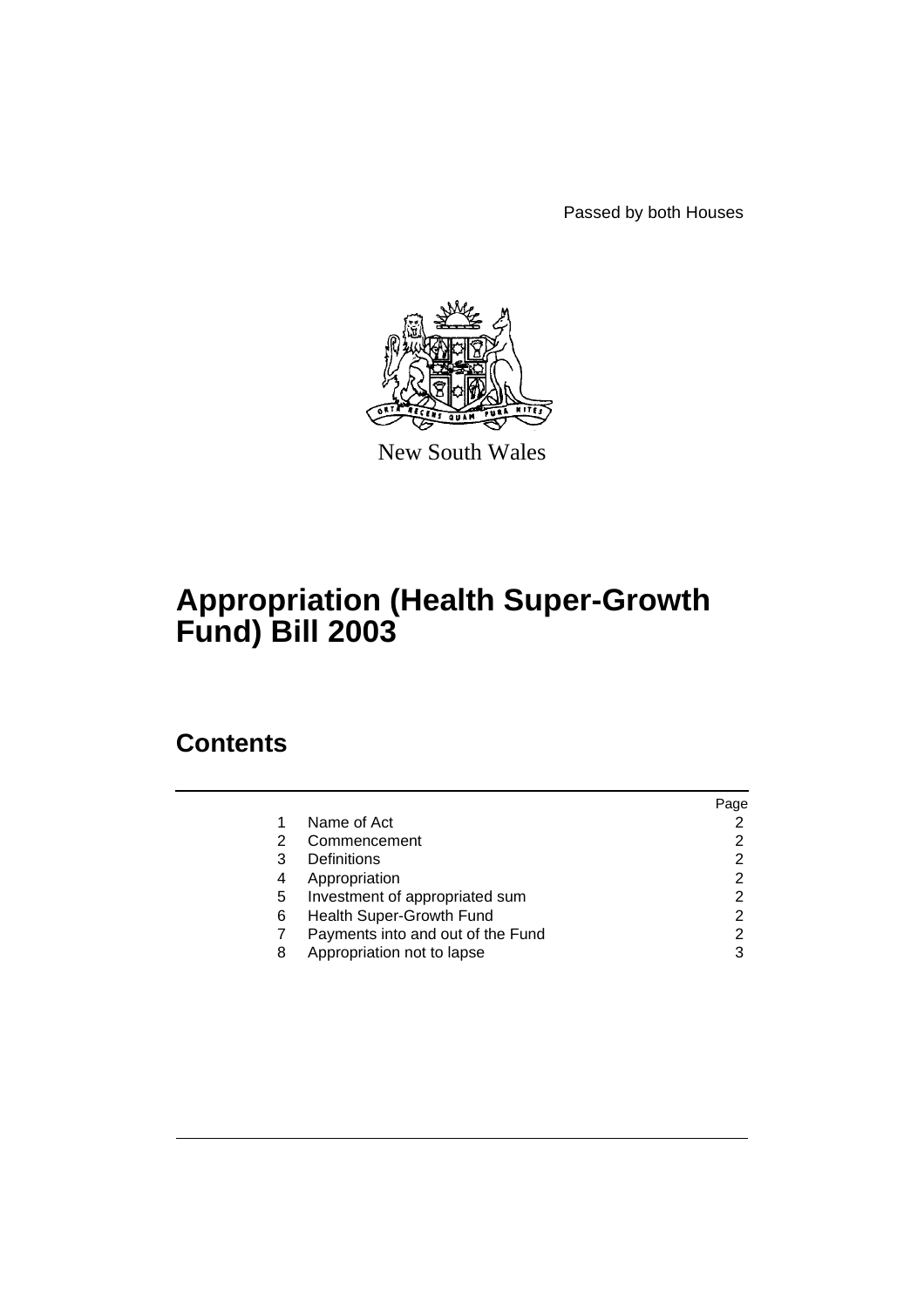*I certify that this PUBLIC BILL, which originated in the LEGISLATIVE ASSEMBLY, has finally passed the LEGISLATIVE COUNCIL and the LEGISLATIVE ASSEMBLY of NEW SOUTH WALES.*

> *Clerk of the Legislative Assembly. Legislative Assembly, Sydney, , 2003*



New South Wales

# **Appropriation (Health Super-Growth Fund) Bill 2003**

Act No , 2003

An Act to appropriate out of the Consolidated Fund the sum of \$420,000,000 towards public health capital works and services; and for other purposes.

*I have examined this Bill, and find it to correspond in all respects with the Bill as finally passed by both Houses.*

*Chairman of Committees of the Legislative Assembly.*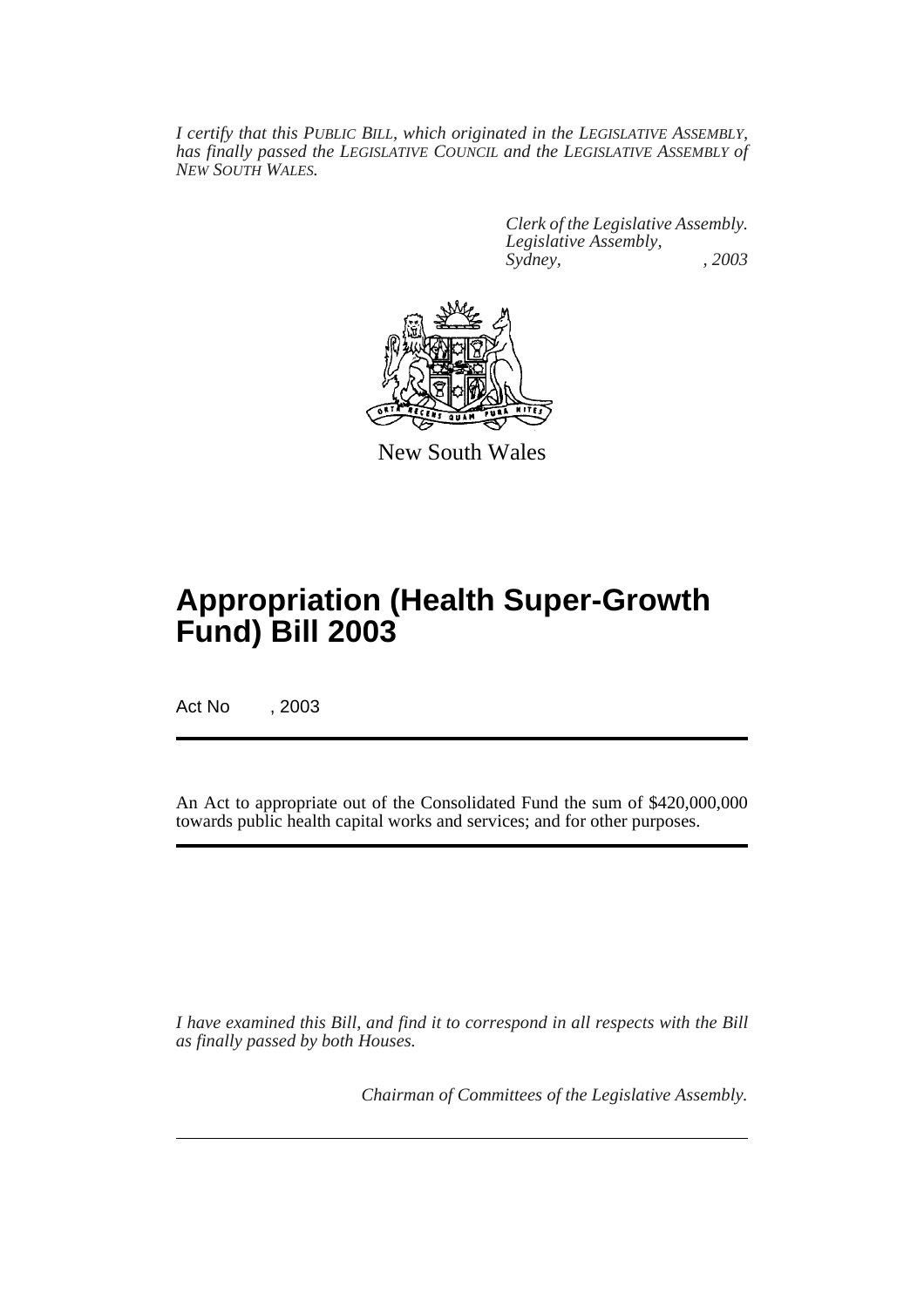#### **The Legislature of New South Wales enacts:**

## **1 Name of Act**

This Act is the *Appropriation (Health Super-Growth Fund) Act 2003*.

### **2 Commencement**

This Act commences on the date of assent.

### **3 Definitions**

In this Act:

*the appropriated sum* means the sum appropriated by section 4.

*the Fund* means the Health Super-Growth Fund established by section 6.

### **4 Appropriation**

The sum of \$420,000,000 is hereby appropriated from the Consolidated Fund to the Treasurer for or towards the use and purpose of the Crown Finance Entity and is to be applied in accordance with the provisions of this Act.

#### **5 Investment of appropriated sum**

The appropriated sum is, immediately after its appropriation, to be invested with the New South Wales Treasury Corporation.

#### **6 Health Super-Growth Fund**

There is established in the Special Deposits Account the Health Super-Growth Fund.

# **7 Payments into and out of the Fund**

- (1) There is to be paid into the Fund:
	- (a) the income from the investment, under section 5, of the appropriated sum which income may be applied only for or towards public health capital works and services, and
	- (b) all other money required or authorised by or under any other Act to be paid into the Fund.